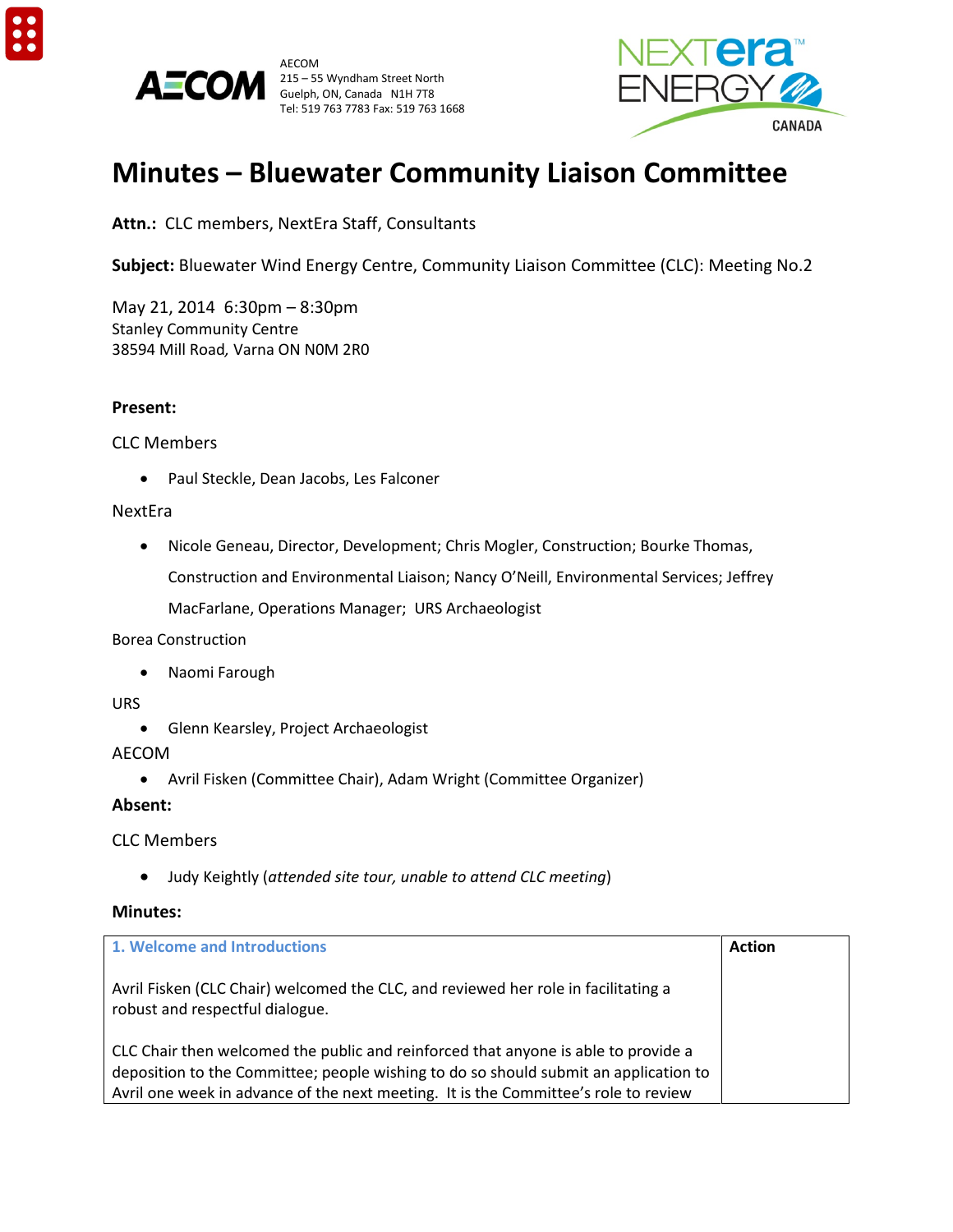



| and approve any deposition. The agenda and presentation deck were distributed for<br>the public's review.                                                                                                                                                                                                                                                                                                                                                                                                                                                                                                                     |  |  |  |
|-------------------------------------------------------------------------------------------------------------------------------------------------------------------------------------------------------------------------------------------------------------------------------------------------------------------------------------------------------------------------------------------------------------------------------------------------------------------------------------------------------------------------------------------------------------------------------------------------------------------------------|--|--|--|
| Committee members then introduced themselves and provided some background<br>information about themselves:                                                                                                                                                                                                                                                                                                                                                                                                                                                                                                                    |  |  |  |
| Dean Jacobs - From Walpole Island First Nation, I work for a First Nation government<br>and I am the consultation manager. Our First Nation is a co-partner in a Northland<br>Grand Bend power wind energy project and partnered with Aamjiwnaang First Nation.                                                                                                                                                                                                                                                                                                                                                               |  |  |  |
| Paul Steckle - Interested resident of Bluewater.                                                                                                                                                                                                                                                                                                                                                                                                                                                                                                                                                                              |  |  |  |
| Les Falconer - Councillor for the Municipality of Huron East.                                                                                                                                                                                                                                                                                                                                                                                                                                                                                                                                                                 |  |  |  |
| Avril outlined the slide deck and that the parking lot issues remaining from last<br>meeting would be discussed; others were dealt with in the Meeting Summary. As well,<br>Avril outlined that if at the end of this meeting there are remaining concerns these<br>will be added to the Parking Lot and communicated in the Meeting Summary <sup>1</sup> or at<br>the next meeting.                                                                                                                                                                                                                                          |  |  |  |
| Avril outlined the agenda of the meeting (Slide 3)                                                                                                                                                                                                                                                                                                                                                                                                                                                                                                                                                                            |  |  |  |
| 1. Introductions<br>2. Recap of CLC Meeting #1<br>Purpose of the CLC<br>$\overline{\phantom{0}}$<br>- Overview of the Project<br>- Public Attendance and Depositions<br>Requests for Additional Information<br>$\overline{\phantom{m}}$<br>Minutes (Parking Lot Items)<br>$\overline{\phantom{0}}$<br>3. Activities and Questions/Comments Raised Since the First CLC Meeting<br>Update on Construction and Installation<br>4.<br>Anticipated Timing of Commissioning and Operations<br>5.<br>6.<br>Depositions (if any requests received)<br>Tentative Items for Discussion at Future CLC Meetings<br>7.<br>Plus/Delta<br>8. |  |  |  |
| 2. Recap of CLC Meeting #1                                                                                                                                                                                                                                                                                                                                                                                                                                                                                                                                                                                                    |  |  |  |
| Avril provided a brief recap of the first CLC meeting (slide 4).                                                                                                                                                                                                                                                                                                                                                                                                                                                                                                                                                              |  |  |  |
| Purpose of the CLC:                                                                                                                                                                                                                                                                                                                                                                                                                                                                                                                                                                                                           |  |  |  |

<span id="page-1-0"></span> $1$  The Meeting Summary is not intended to be verbatim, rather it is provided to Committee members to ensure that key discussions have been accurately captured and that context is provided for readers who were not present at the meeting.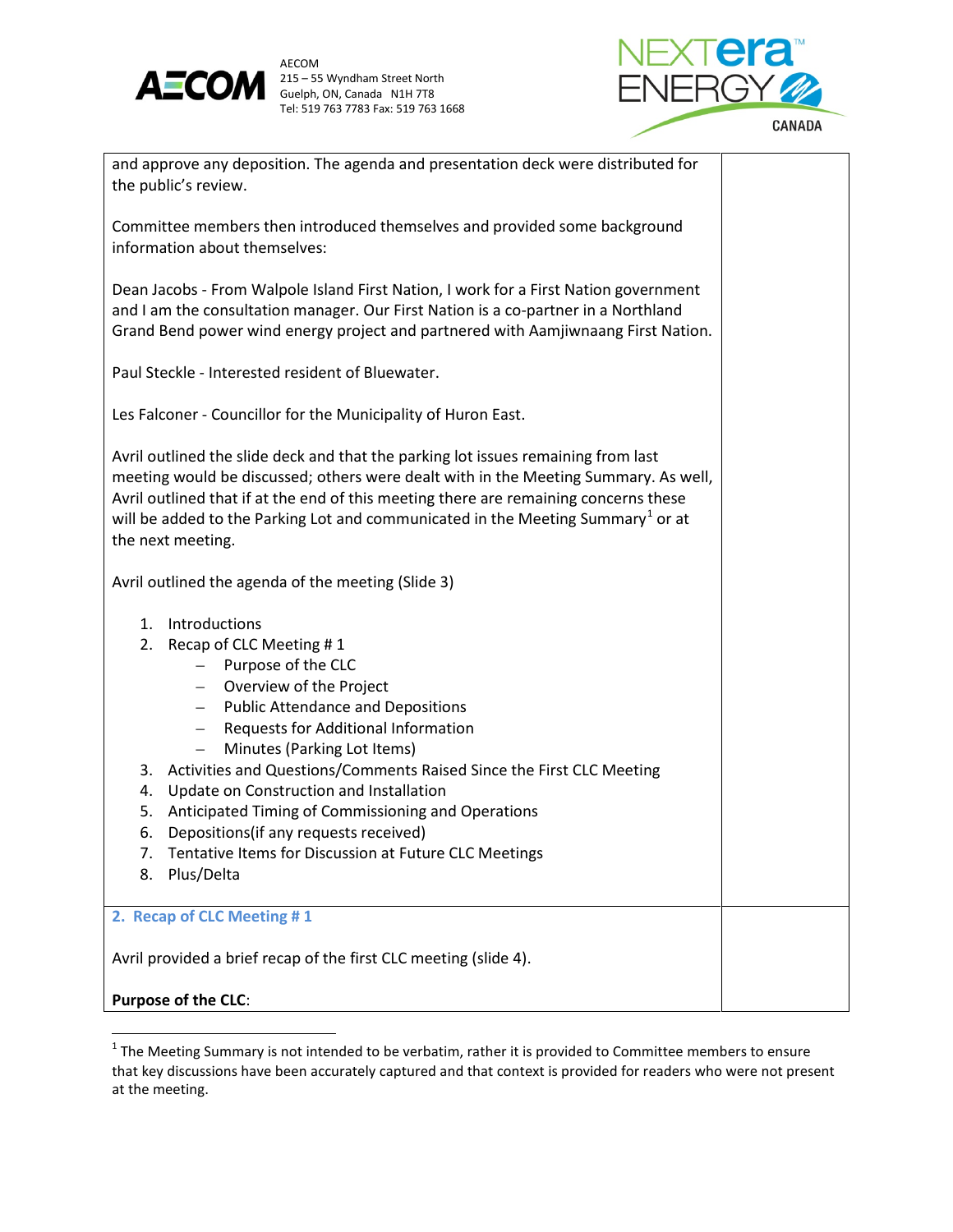



| A forum for two-way communication between NextEra Energy Canada and<br>$\bullet$<br>the public |                            |
|------------------------------------------------------------------------------------------------|----------------------------|
| An opportunity to provide additional information and updates, and to                           |                            |
| respond to questions or concerns related to:                                                   |                            |
| Construction and installation                                                                  |                            |
| Use and operation<br>$\overline{\phantom{m}}$                                                  |                            |
| Maintenance<br>$\overline{\phantom{0}}$                                                        |                            |
| Retirement of the Facility<br>$-$                                                              |                            |
| <b>Project Overview:</b>                                                                       |                            |
| Class 4 Wind Facility, in the Municipality of Bluewater and a transmission line                |                            |
| that extends into Huron East in Huron County.                                                  |                            |
| 37 turbines, with 80 metre towers and 50.5 metre blades<br>$\bullet$                           |                            |
| A generating capacity of 60 MWs<br>$\bullet$                                                   |                            |
| Status of studies and approvals<br>$\bullet$                                                   |                            |
| Outline of construction process<br>$\bullet$                                                   |                            |
|                                                                                                |                            |
| Is it well known how to make a deposition?                                                     |                            |
| Avril outlined the notification process / outreach efforts to the community                    |                            |
| (Notifications in local newspapers - Clinton News Record, Exeter Times Advocate,               |                            |
| Goderich Signal-Star, Huron Expositor, Lakeshore Advance and Turtle Island News-). If          |                            |
| you are having conversations with community members and you know they have a                   |                            |
| question, please relay this to Avril.                                                          |                            |
| Avril outlined Meeting Summary process and timeline for expectations (first draft is           |                            |
| sent within 2 weeks of the meeting; 2 weeks for review).                                       |                            |
|                                                                                                |                            |
| Comment (Les F.): It should be on the internet within two weeks, what's the delay?             |                            |
| We want to ensure that everyone has the time to review. Minutes will take some time            |                            |
| to pull together.                                                                              |                            |
| I would prefer to have these out to the committee by Monday and then back to                   | <b>Meeting</b>             |
| AECOM for Friday and then posted on the website.                                               | Summary to be              |
| Avril explained that we cannot meet a Monday deadline, but 2 weeks is a more                   | circulated to              |
| reasonable timeline. Committee agrees that if AECOM can get the minutes to the                 | <b>CLC</b> members         |
| committee for review and then posted online within 3 weeks of the meeting that                 | by June 3, 2014            |
| would be acceptable.                                                                           | for review and<br>comment. |
| Avril noted the parking lots items, and introduced NextEra to speak to these.                  |                            |
|                                                                                                |                            |
| 3. Activities and Questions/Comments Raised Since the First CLC Meeting                        |                            |
| Map of projects in the area. NextEra outlined details of the map and reviewed project          |                            |
| areas of interest - in particular where the Northland power project and the Goshen             |                            |
| project is in relation to the Bluewater project (map is attached along with the Meeting        |                            |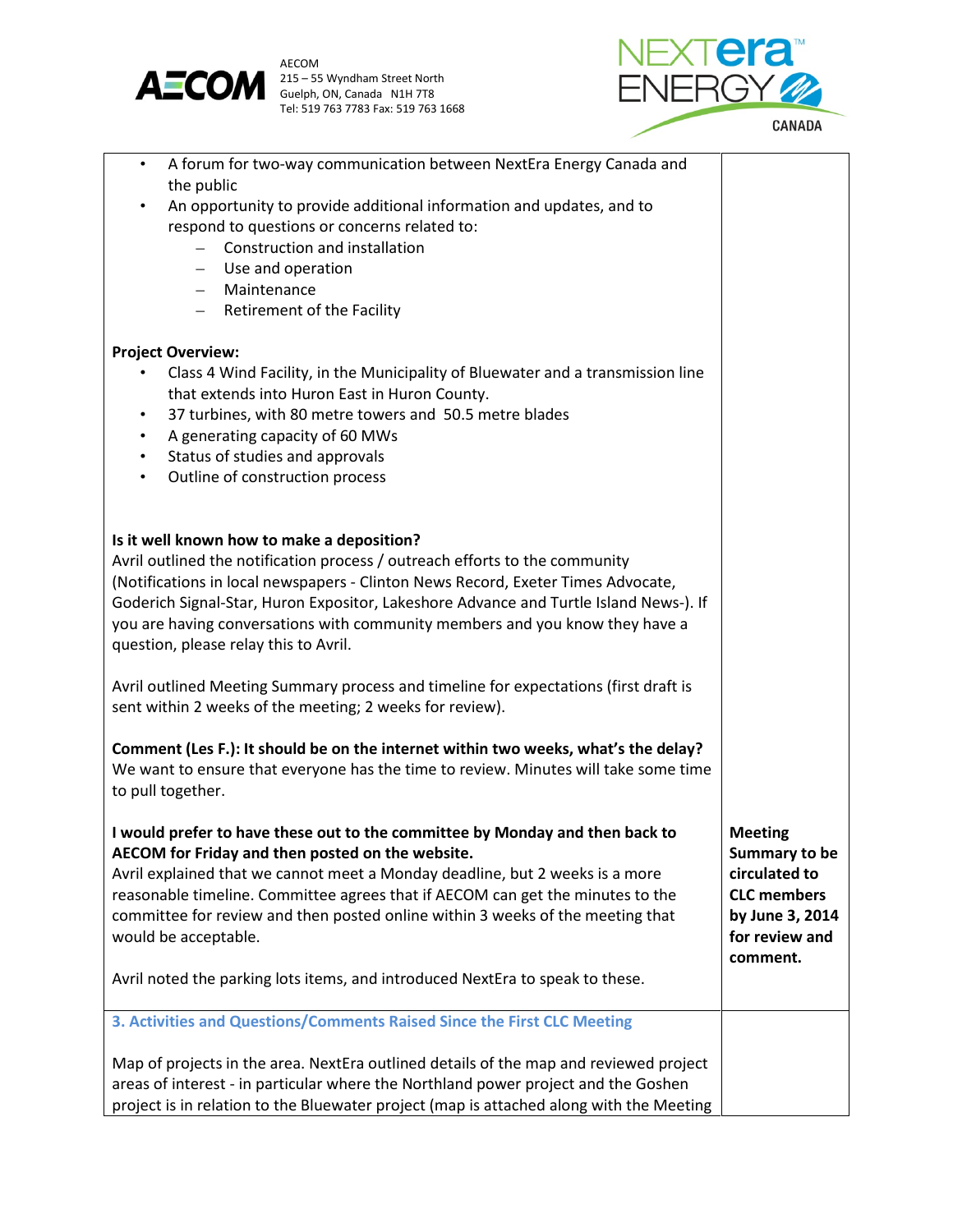

AECOM<br>Guelph, ON, Canada N1H 7T8 Tel: 519 763 7783 Fax: 519 763 1668



# Summary).

| NextEra outlined the Bobolink Habitat Compensation Plan. - Typical bobolink habitat<br>removed within a wind project area is hayfield and sometimes clover. For this project,<br>there have been 2.2 hectares of habitat removed within the project area. Per Ministry<br>of Natural Resources (MNR) requirements, NextEra has created 4 hectares of suitable<br>habitat in compensation, which is a gain of 1.8 hectares of suitable habitat for<br>bobolinks. This area will be maintained in a state that protects the habitat during<br>breeding season for the life of the Project; unlike a typical farmer's hayfield, where<br>they are able to remove hay at any time, without restriction. |                                                               |
|-----------------------------------------------------------------------------------------------------------------------------------------------------------------------------------------------------------------------------------------------------------------------------------------------------------------------------------------------------------------------------------------------------------------------------------------------------------------------------------------------------------------------------------------------------------------------------------------------------------------------------------------------------------------------------------------------------|---------------------------------------------------------------|
| What are the numbers again?<br>NextEra reviewed the net gain of 1.8 hectares of habitat.                                                                                                                                                                                                                                                                                                                                                                                                                                                                                                                                                                                                            |                                                               |
| How far apart are these areas?<br>The habitat that is removed is not all in one region, this is across the whole area.<br>However, the 4 hectares of protected habitat is contiguous.                                                                                                                                                                                                                                                                                                                                                                                                                                                                                                               |                                                               |
| How did they come to this amount of compensated land?<br>The MNR has thresholds that must be followed.                                                                                                                                                                                                                                                                                                                                                                                                                                                                                                                                                                                              |                                                               |
| Who monitors the success of the habitat?<br>It will be monitored by biologists for 3 years after the construction process is<br>complete.                                                                                                                                                                                                                                                                                                                                                                                                                                                                                                                                                           |                                                               |
| Ongoing agenda item to provide updates on success of Bobolink habitat plan                                                                                                                                                                                                                                                                                                                                                                                                                                                                                                                                                                                                                          | To be provided                                                |
| This entire habitat is on one property?<br>Yes, that is correct; this is all on one property.                                                                                                                                                                                                                                                                                                                                                                                                                                                                                                                                                                                                       | as it becomes<br>available.                                   |
| Is there a reason this property was selected?<br>There were six (6) areas in total that were initially considered, we worked to negotiate<br>with the land owners who were willing to host such a habitat area and settled with<br>one.                                                                                                                                                                                                                                                                                                                                                                                                                                                             |                                                               |
| So the hope is that the Bobolink will just go to the area?<br>If a habitat is created, Bobolinks will typically to go to this region naturally. This area is<br>more protected than typical situations where farmers can impact the area.                                                                                                                                                                                                                                                                                                                                                                                                                                                           |                                                               |
| Are there past projects with similar habitat plans?<br>Yes, the Summerhaven project.                                                                                                                                                                                                                                                                                                                                                                                                                                                                                                                                                                                                                |                                                               |
| How long has the Summerhaven habitat plan been going on and is there any data on<br>that?                                                                                                                                                                                                                                                                                                                                                                                                                                                                                                                                                                                                           | <b>Update will be</b><br>provided for<br><b>Meeting No.3.</b> |
| NextEra reviewed Labour rates (slide 7).                                                                                                                                                                                                                                                                                                                                                                                                                                                                                                                                                                                                                                                            |                                                               |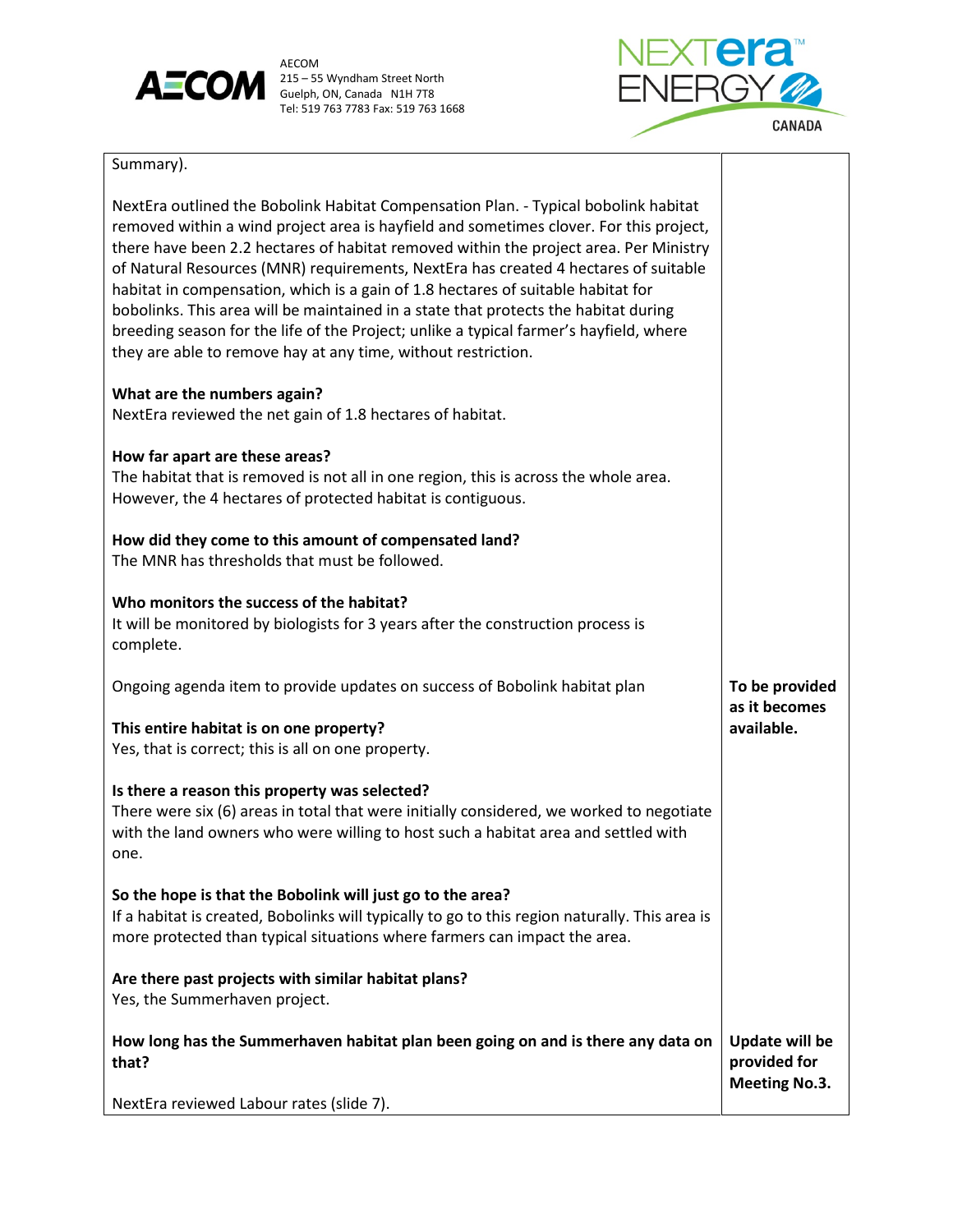

AECOM<br>Guelph, ON, Canada N1H 7T8 Tel: 519 763 7783 Fax: 519 763 1668



| NextEra will be conducting an indirect economic benefits development study and can<br>provide this to the committee once it is complete.                                                                                                                                                                                                                                                                       | <b>Indirect</b><br>economic<br>benefits study                        |
|----------------------------------------------------------------------------------------------------------------------------------------------------------------------------------------------------------------------------------------------------------------------------------------------------------------------------------------------------------------------------------------------------------------|----------------------------------------------------------------------|
| Borea outlined local labour that is used and highlighted that we are 100% compliant<br>when it comes to the FIT requirements for the project. As well, we use a lot of<br>summer students and local labour and have received positive feedback from<br>restaurants and hotels / motels.                                                                                                                        | will be<br>provided to the<br><b>Committee</b><br>once it<br>becomes |
| What does 100% FIT work out to, this means that all workers are 100% from                                                                                                                                                                                                                                                                                                                                      | available.                                                           |
| Ontario? Will anyone from the United States come into work?                                                                                                                                                                                                                                                                                                                                                    |                                                                      |
| Right now we have 100% compliance (on-site labourers are Ontario residents) but<br>there is support from our parent companies (NextEra and Borea) to provide oversight,<br>quality control and training within specialty subject matter areas.                                                                                                                                                                 |                                                                      |
|                                                                                                                                                                                                                                                                                                                                                                                                                |                                                                      |
| Did the turbine blades come in from the United States?<br>To the best of our knowledge, they were manufactured in the United States and<br>Europe. They are delivered through the port of Windsor.                                                                                                                                                                                                             |                                                                      |
| NextEra continued to outline Project Activities and Status (slide 8/9). NextEra / Borea<br>are nearing the end of construction, clean up and reporting will occur over the next<br>month. June 2014 is the target for operations.                                                                                                                                                                              |                                                                      |
| Has there been a cumulative study for impacts of Northland and Goshen?<br>We do a cumulative assessment for noise for common receptors within five (5) km of<br>the projects. Northland was required to conduct their noise study assuming the<br>presence of Bluewater's turbines and Goshen Wind was required to conduct its noise<br>study assuming the presence of Bluewater and Northland Power turbines. |                                                                      |
|                                                                                                                                                                                                                                                                                                                                                                                                                |                                                                      |
| These impacts are conducted based on models?<br>Yes this is true. Once the turbines are operational, it is ensured that the turbines are<br>compliant within the allowable limits by way of emission and imissions audits.                                                                                                                                                                                     |                                                                      |
| How can people access the complaint line?                                                                                                                                                                                                                                                                                                                                                                      |                                                                      |
| As part of operations we have a process for managing complaints (including noise).                                                                                                                                                                                                                                                                                                                             |                                                                      |
| The call hotline is monitored 24/7 (1-877-257-7330).                                                                                                                                                                                                                                                                                                                                                           |                                                                      |
| What is the process if I call NextEra, what are the timelines and what happens if                                                                                                                                                                                                                                                                                                                              | <b>Information</b>                                                   |
| there are no amicable results?                                                                                                                                                                                                                                                                                                                                                                                 | will be                                                              |
| Section 5 of the Design and Operations Report is found within the REA Reports that                                                                                                                                                                                                                                                                                                                             | provided for                                                         |
| are posted on NextEra Energy Canada's website Bluewater project page. This section<br>explains our Complaint Resolution Protocol                                                                                                                                                                                                                                                                               | <b>Meeting No.3.</b>                                                 |
| (http://www.nexteraenergycanada.com/projects/bluewater.shtml). In addition, there                                                                                                                                                                                                                                                                                                                              |                                                                      |
| are several conditions within the REA permit itself that contain reporting                                                                                                                                                                                                                                                                                                                                     |                                                                      |
| requirements with respect to complaints. The REA permit is also posted on the                                                                                                                                                                                                                                                                                                                                  |                                                                      |
| NextEra Canada's website Bluewater Project page (see link above).                                                                                                                                                                                                                                                                                                                                              |                                                                      |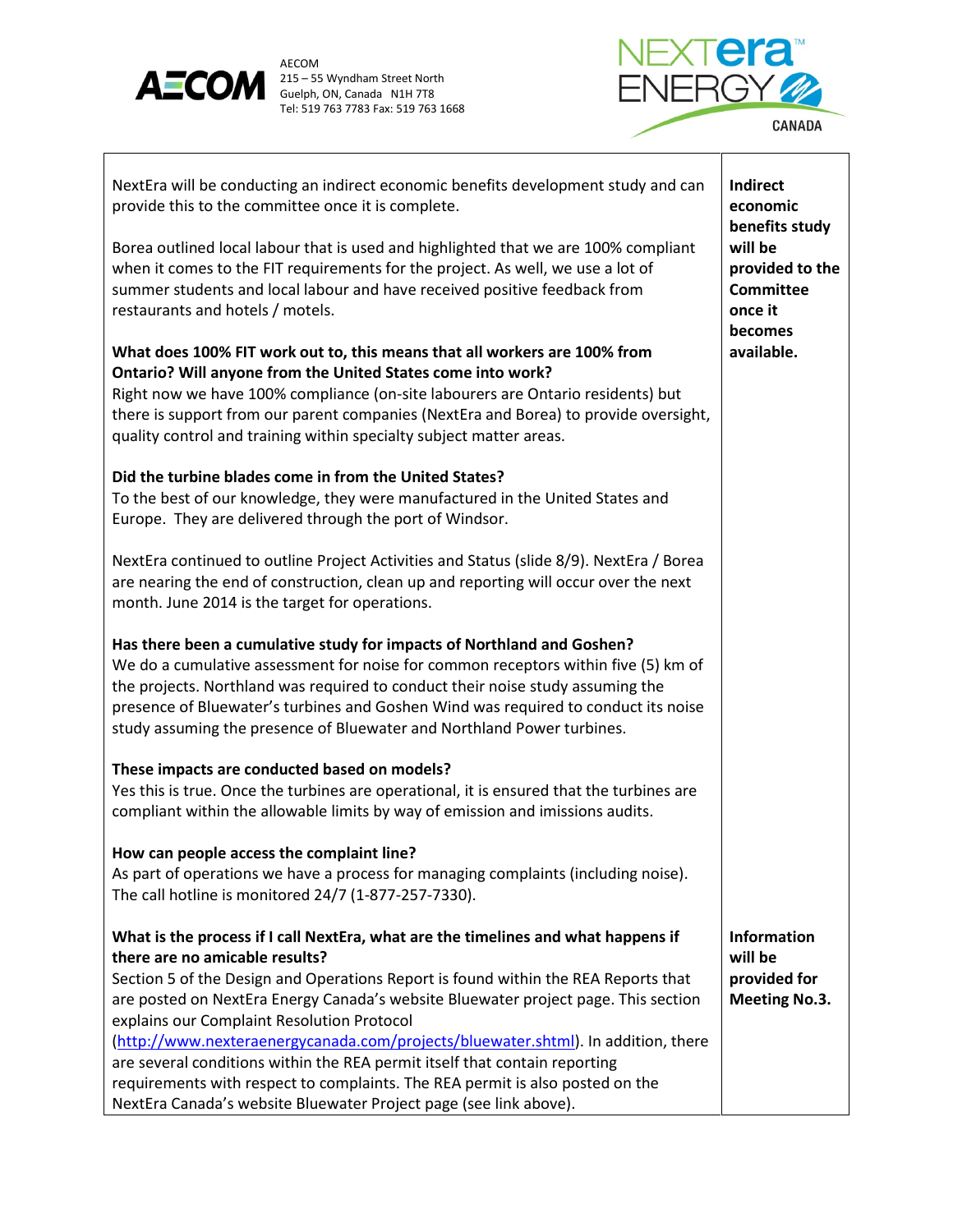

AECOM<br>215 – 55 Wyndham Street North Tel: 519 763 7783 Fax: 519 763 1668



Т

٦

| 4. Update on Construction and Installation<br>NextEra and Borea provided an update on Construction and Installation (Slide 11)                                                                                                                                                                                                                                                                                      |  |
|---------------------------------------------------------------------------------------------------------------------------------------------------------------------------------------------------------------------------------------------------------------------------------------------------------------------------------------------------------------------------------------------------------------------|--|
| The Construction laydown area will be reclaimed and returned to farm fields.<br>Depending on what the landowner wants, we can work with them. If they want<br>grassland we can seed this or leave it for them to farm in the future.                                                                                                                                                                                |  |
| Borea continued to provide an update on Construction and Installation (Slide 12).                                                                                                                                                                                                                                                                                                                                   |  |
| Did the winter slow you down at all with all the freezing of top soil?<br>We used a method of milling. We can adjust the machine to ensure only topsoil is<br>removed to keep from mixing it with the clay. This process is more beneficial to the<br>reclamation process. When it did re-freeze we removed additional top soil with the<br>milling method and will ensure it is replaced in an appropriate manner. |  |
| Did this take longer than expected?<br>This process was a challenge and took longer than expected at the beginning. Once<br>you get the method down it becomes quicker, so it is tough to speculate on the<br>impact to the overall schedule.                                                                                                                                                                       |  |
| Regarding 200 staff members, was this the plan or did you have to hire because you<br>were behind?<br>This was the amount planned but not all at the same time; because of the long winter,<br>we have more workers on site than usual (typically 150 for this size project at this<br>stage). We also wanted to ensure that experienced workers were there to train and<br>provide mentorship to the new workers.  |  |
| Borea continued to provide an update on Construction and Installation (Slide 13).                                                                                                                                                                                                                                                                                                                                   |  |
| Is this the largest a turbine can be on a foundation sized 20m x 20m x 3.5m?<br>This is the biggest the turbine can be. The foundation is specifically designed for this<br>size of turbine and its specific location.                                                                                                                                                                                              |  |
| How much of the foundation is removed? How many tons is that?<br>I am not sure of the tonnage, but at decommissioning the foundation is removed to a<br>depth of 1m.                                                                                                                                                                                                                                                |  |
| Is the intent for the land to be returned to agricultural production?<br>Yes that is correct. One (1) metre removal allows the land to be returned to its prior<br>use.                                                                                                                                                                                                                                             |  |
| It is my understanding that concrete has a lot of toxins?<br>Concrete is a prevalent building material in our built environment and has been used<br>for thousands of years in thousands of applications. It is considered inert.                                                                                                                                                                                   |  |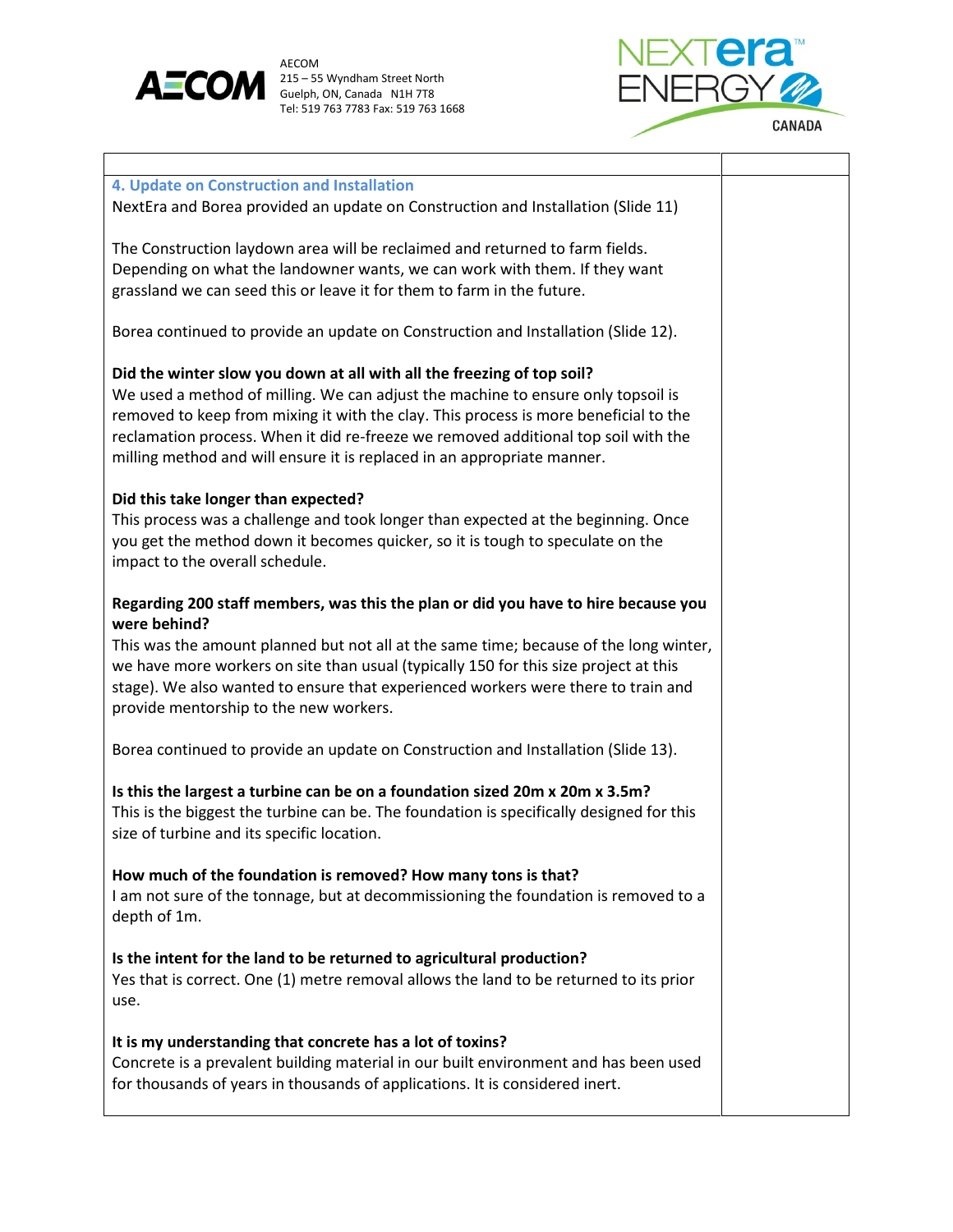



| Borea continued to provide an update on Construction and Installation (Slide 14/15).                                                                                                                                                                                                                                                                                                              |  |
|---------------------------------------------------------------------------------------------------------------------------------------------------------------------------------------------------------------------------------------------------------------------------------------------------------------------------------------------------------------------------------------------------|--|
| Is there a reason they chose not to connect to the 230kV line?<br>There are no nearby 230kV lines. Clarification: The question referred to the nearby<br>500kV line. Connections from a generation project the size of this one (60 MW)<br>directly to a 500kV line, which is considered the backbone of the Provincial electricity<br>grid, are not feasible for a variety of technical reasons. |  |
| Borea continued to provide an update on Construction and Installation (Slide 17).                                                                                                                                                                                                                                                                                                                 |  |
| By mid-June the project is expected to be running. We have not started<br>commissioning yet, but we have started pre-commissioning.                                                                                                                                                                                                                                                               |  |
| Point of clarification: what is commissioning / pre-commissioning?                                                                                                                                                                                                                                                                                                                                |  |
| Pre-commissioning - Borea team will go up and down the tower and do all the checks<br>to the point where they can start the turbine up. This is a functional testing process.                                                                                                                                                                                                                     |  |
| <b>Commissioning</b> - This is where the turbine is started up and we do any adjustments<br>and add any programs that are needed. This is done in conjunction with the turbine<br>manufacturer, GE.                                                                                                                                                                                               |  |
| When is pre-commissioning slated to occur?<br>That will take place in the next few weeks or so. The turbines will turn on for a couple<br>hours and then turn off. Then we will go to another turbine.                                                                                                                                                                                            |  |
| Borea continued to provide an update on Construction and Installation (Slide 18).                                                                                                                                                                                                                                                                                                                 |  |
| Reclamation has been difficult with all the mud. As soon as we can, we will start<br>reclaiming and restoring the work areas back to plantable fields. We will be restoring<br>the turning radius areas back to their previous state, and will start to clear away all<br>the construction machines. We will ensure that the landowners are satisfied with the<br>level of restoration.           |  |
| Within the next two weeks, the community roads will start to be restored back to<br>their original state. As soon as we can start cleaning up the Right of Way we will. We<br>will not start paving until everything is cleaned up. There is no sense in re-paving until<br>we are finished. Re-paving will most likely occur mid-August.                                                         |  |
| 5. Anticipated Timing of Commissioning and Operations                                                                                                                                                                                                                                                                                                                                             |  |
| NextEra reviews Operations (slide 19)                                                                                                                                                                                                                                                                                                                                                             |  |
| Where is the operations centre located?<br>It is in Zurich at 27 Main Street.                                                                                                                                                                                                                                                                                                                     |  |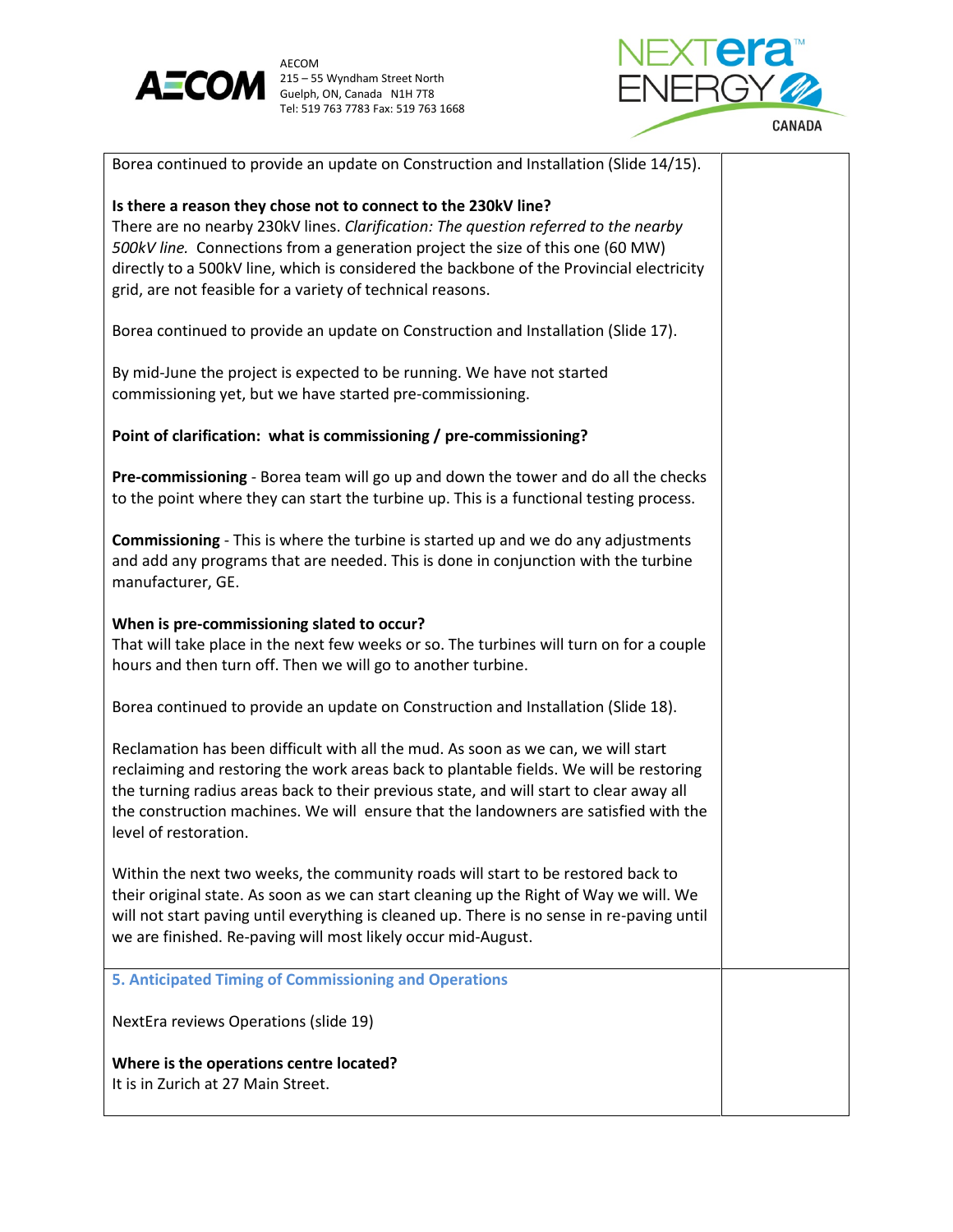

AECOM<br>215 – 55 Wyndham Street North Tel: 519 763 7783 Fax: 519 763 1668



| Outlined the maintenance / preventative maintenance procedures as well as spill<br>prevention and best practices that will be implemented during scheduled<br>maintenance. If something fails we take the turbine out of operation until the repair is<br>complete.                                                                                                                                                                       |                                                                                     |
|-------------------------------------------------------------------------------------------------------------------------------------------------------------------------------------------------------------------------------------------------------------------------------------------------------------------------------------------------------------------------------------------------------------------------------------------|-------------------------------------------------------------------------------------|
| There is a comprehensive control system in place which is networked to the<br>operations building and a central control centre, which is staffed 24/7.                                                                                                                                                                                                                                                                                    |                                                                                     |
| Have these been shut down in the past due to a concern?<br>The question is very broad. Unless there is an obvious problem at hand, the only<br>individuals who can order a shutdown are the MOE / MNR, the same people who<br>grant the permit for operations.                                                                                                                                                                            |                                                                                     |
| Do you have a list to ensure that the complaint is registered?<br>The REA requires that complaints be logged with the MOE. There is no public tracking<br>document.                                                                                                                                                                                                                                                                       |                                                                                     |
| What are the standard procedures in case of a fire?<br>There is protocol specifically detailing the required activities. This process starts with<br>prevention, so we meet and work with the local emergency response teams to ensure<br>there is adequate training and we have local action plans that outline all of the<br>required steps. NextEra will provide emergency response plan for Meeting #3.                               | <b>NextEra will</b><br>provide<br>emergency<br>response plan<br>for Meeting #<br>3. |
| Are you involved in the transmission lines repairs or accidents that happen to these<br>lines?                                                                                                                                                                                                                                                                                                                                            |                                                                                     |
| We would not expect anyone reporting a problem with a transmission line to know<br>whether the line is NextEra's or HONI's, therefore, we have an emergency response<br>agreement with them. They would be the first responders in case of a report of a<br>problem and would make the line/area safe. Performance of the required repair<br>would be NextEra's responsibility. They would notify us as soon as a report was<br>received. |                                                                                     |
| If Hydro One responds, can they touch the line?<br>Yes, they can make it safe and then NextEra is responsible to repair the line.                                                                                                                                                                                                                                                                                                         |                                                                                     |
| Can the line be shutdown via phone or remotely?<br>Yes, they can be turned off remotely.                                                                                                                                                                                                                                                                                                                                                  |                                                                                     |
| How many CLC meetings are being held?<br>There are four. Avril outlined the CLC meetings process. We are holding the meetings<br>to align with project activities to ensure the meetings are productive.                                                                                                                                                                                                                                  |                                                                                     |
| How many members are local and not NextEra members?<br>Avril outlined the committee selection process for the members of the public, and<br>indicated that no members were denied to join the committee.                                                                                                                                                                                                                                  |                                                                                     |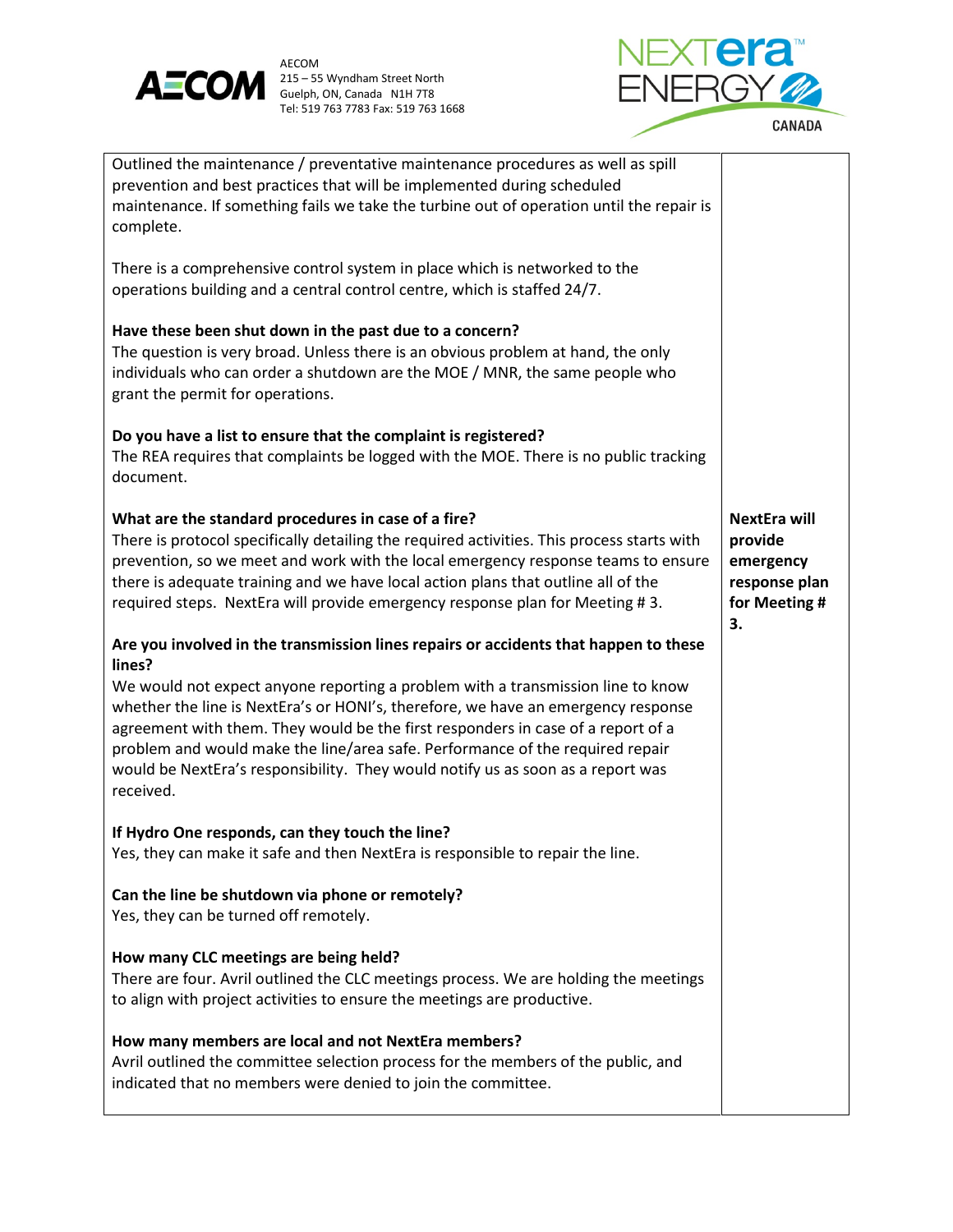

AECOM 215 – 55 Wyndham Street North  $\overline{\mathsf{EMERGY}}$ Guelph, ON, Canada N1H 7T8 Tel: 519 763 7783 Fax: 519 763 1668



Committee members identify themselves and affirmed that they are from the area.

# **Has a shutdown of specific turbines which intersect bird migrations routes ever been considered?**

For this project, no. At this point in time, our avian and bat studies within the Natural Heritage Assessment do not anticipate an impact on avian and bat migration. Our three years of post-construction monitoring data will be reported to the MNR for their review. There are thresholds set out in the REA. If any of these were passed, NextEra and MNR would discuss appropriate resolution including the option of turbines needing to curtail during migration.

# **Would the committee be part of the conversation?**

No they would not as this is an agency discussion. With that being said, a summary of our results can be communicated to the committee members even after the committee is no longer operational.

NextEra provided an update on the Tree Planting Program (slide 20).

It is standard within the turbine siting process to minimize any required tree or vegetation removal. NextEra typically commits that for any unavoidable tree removal, trees will be replaced at a 2:1 ratio. The Bluewater project has a higher standard for this project (specifically in Huron East for the transmission line.)

The transmission line is linear and therefore there is limited flexibility to avoid trees once the route is determined. The larger the tree the higher the replacement ratio for this project. Development of the tree re-planting plan is just underway. If the landowner does not want the replacement trees or does not have a place for them, we work with the conservation authorities and the municipalities to find an area that is suitable for replanting.

For this project we have removed approximately 600 trees and as a result we will be planting over 2000 trees.

**Comment (Les F.): It would be appreciated if there was better communication for the re-planting process than when the trees were cut down, as the municipality was being contacted directly by local landowners about the trees which were being removed.** 

Please if you have any suggestions how to improve our approach we are listening. We knocked on doors, sent letters to community members and we attempted to provide adequate notice to the affected landowners.

**Comment (Paul S.): I find that fall planting is better than any other time to maximize the amount of trees that are successful. Can we plant as many as we can in the fall? This would be the best time for planting. We want to make sure a tree planted is a tree that grows.** 

We have a commitment to monitor the tree planting. At this point I am unsure on the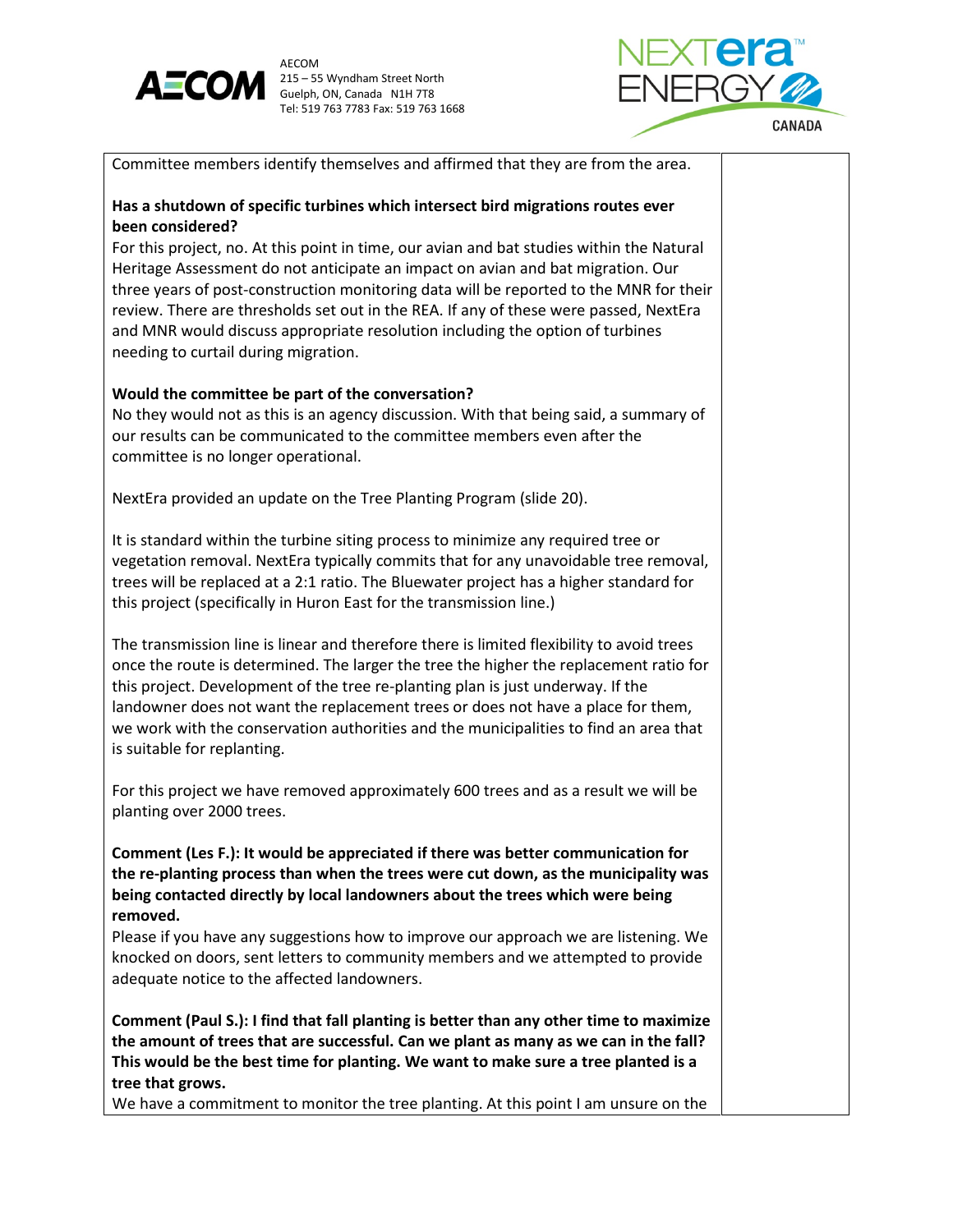



| timeline for tree planting, but if a tree doesn't survive then we need to replace it. Fall<br>certainly seems feasible to begin the replanting program. We will continue to work<br>with the municipalities, the ABCA and the affected landowners. |                                               |
|----------------------------------------------------------------------------------------------------------------------------------------------------------------------------------------------------------------------------------------------------|-----------------------------------------------|
| If you have any questions or suggestions for better approaches to communications<br>please contact Derek Dudek (bluewater.wind@nexteraenergy.com) about this.                                                                                      |                                               |
| Avril inquires if there are any other questions.                                                                                                                                                                                                   |                                               |
| What kinds of aviation lights are used? Are these synchronized with the other wind<br>farms?                                                                                                                                                       |                                               |
| They are synchronized within the project. I am not sure about Adelaide / Jericho<br>projects as they are further in distance. NextEra follows Transport Canada standards.                                                                          |                                               |
| Comment (member of the public): Audio assistance for the next meeting, it was<br>tough to hear all the discussion.                                                                                                                                 | <b>Audio</b><br>assistance to<br>be provided. |
| The temporary lights will last for how long?                                                                                                                                                                                                       |                                               |
|                                                                                                                                                                                                                                                    |                                               |
| They will last until operations are permanent and on-going.                                                                                                                                                                                        |                                               |
| 6. Depositions, if any requests received                                                                                                                                                                                                           |                                               |
| No depositions were received.                                                                                                                                                                                                                      |                                               |
| 7. Meeting Wrap Up                                                                                                                                                                                                                                 |                                               |
| Regarding a date for the next meeting, we are thinking mid-November and will send<br>out an email to ensure that as many members can attend as possible.                                                                                           |                                               |
| 8. Tentative Items for Discussion at Future CLC Meetings                                                                                                                                                                                           |                                               |
| Avril reviewed potential topics for the next meeting. (Slide 21), and asked the<br>committee if they have any suggestions for the next meeting to please get in touch<br>with Avril or Adam.                                                       |                                               |
| Avril reviewed the parking lot topics to ensure all issues are considered and noted<br>that any committee member can email or call if anything comes to mind.                                                                                      |                                               |
| Comment (Paul S.): Circumstances of the day will most likely give us the most to<br>discuss. We can talk from the experience gathered at that point.                                                                                               |                                               |
| Avril noted that AECOM / NextEra can reach out to the Committee about a month<br>before the meeting to request if there are any questions or topics for discussion.                                                                                |                                               |
| <b>Meeting Adjourned</b>                                                                                                                                                                                                                           |                                               |